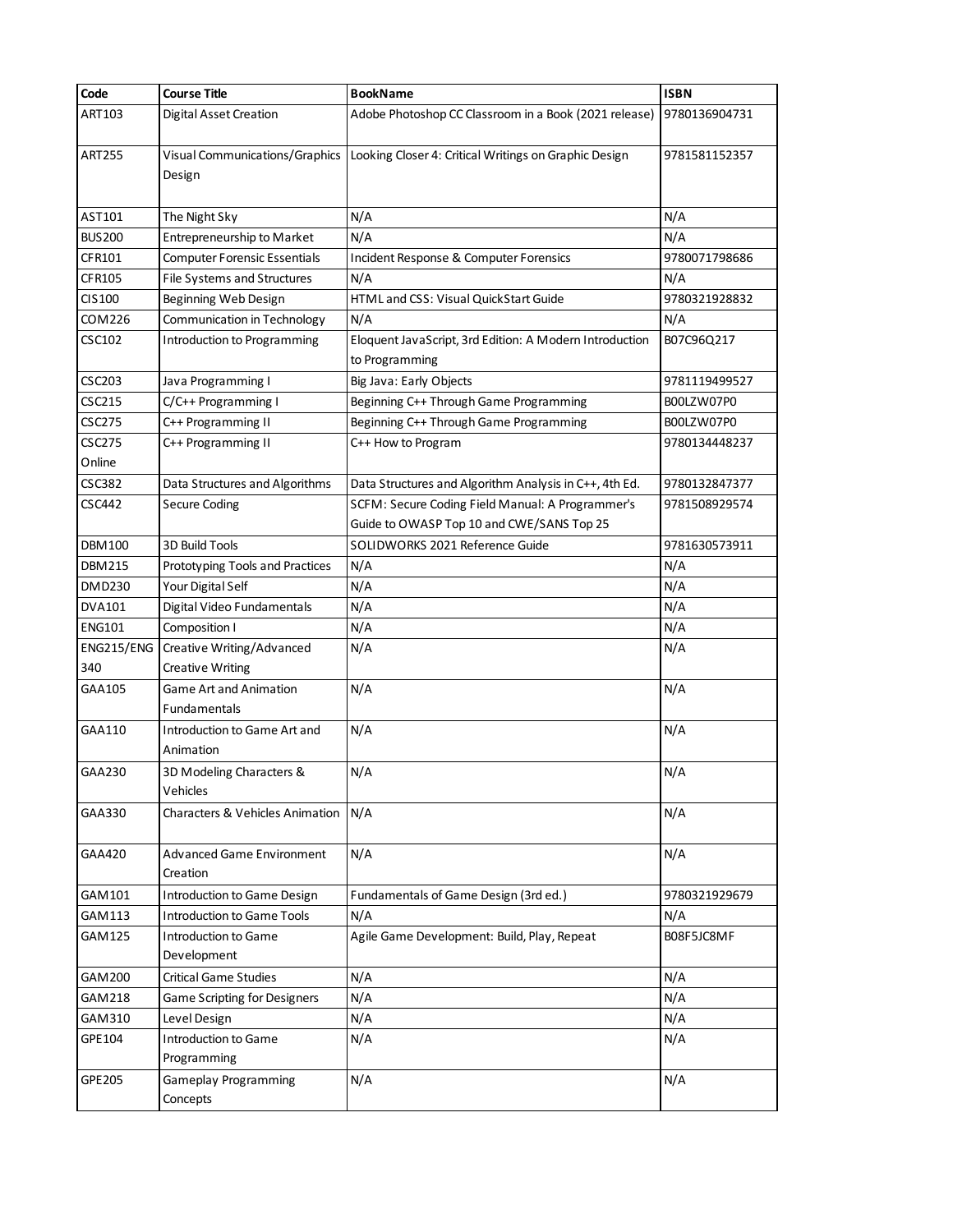| <b>HCI101</b>         | Introduction to Human Computer                      | The Design of Everyday Things                                                                                                  | B00E257T6C    |
|-----------------------|-----------------------------------------------------|--------------------------------------------------------------------------------------------------------------------------------|---------------|
|                       | Interactions                                        |                                                                                                                                |               |
| <b>HCI102</b>         | <b>Human Factors</b>                                | N/A                                                                                                                            | N/A           |
| <b>HIS360</b>         | <b>Twilight Zone</b>                                | N/A                                                                                                                            | N/A           |
| <b>HUM305</b>         | Countercultures                                     | Fear and Loathing in Las Vegas: A Savage Journey to the<br>Heart of the American Dream                                         | 9780679785897 |
| INT350/400/<br>SPT323 | Internship                                          | N/A                                                                                                                            | N/A           |
| <b>MAT174</b>         | College Algebra                                     | MyLab Math with Pearson eText -- 18 Week Standalone<br>Access Card -- for College Algebra                                      | 9780135902110 |
| <b>MAT210</b>         | <b>Business Math</b>                                | MyLab Math with Pearson eText -- 18 Week Standalone<br>Access Card -- for Business Math                                        | 9780134496436 |
| <b>MGT220</b>         | Project Management                                  | N/A                                                                                                                            | N/A           |
| MS507                 | Introduction to Cyber Security                      | <b>Fundamentals of Information Systems Security</b>                                                                            | 9781284116458 |
| MS509                 | Game Processes and Pipeline                         | Actionable Gamification - Beyond Points, Badges, and<br>Leaderboards                                                           | 9781511744041 |
| MS509                 | Game Processes and Pipeline                         | The Art of Startup Fundraising: Pitching Investors,<br>Negotiating the Deal, and Everything Else Entrepreneurs<br>Need to Know | 9781119191834 |
| MS549                 | Data Structures and Testing                         | Data Structures and Algorithm Analysis in C++, 4th Ed.                                                                         | 9780132847377 |
| MS649                 | Technology Forecasting and                          | Leading Change                                                                                                                 | B00A07FPEO    |
|                       | Change Management                                   |                                                                                                                                |               |
| MS649                 | Technology Forecasting and                          | The innovator's dilemma                                                                                                        | 9781633691780 |
|                       | Change Management                                   |                                                                                                                                |               |
| MS649                 | Technology Forecasting and                          | The Lean Startup                                                                                                               | 9780307887894 |
|                       | Change Management                                   |                                                                                                                                |               |
| MS649                 | Technology Forecasting and<br>Change Management     | Wharton on Managing Emerging Technologies                                                                                      | 9780471361213 |
| MS675                 | Robotic Control Systems                             | N/A                                                                                                                            | N/A           |
| NTS103                | <b>Identity Protection and Personal</b><br>Security | N/A                                                                                                                            | N/A           |
| <b>NTS201</b>         | <b>Security Essentials</b>                          | Principles of Information Security                                                                                             | 9781337102063 |
| <b>NTS330</b>         | Applied Exploits and Hacking                        | Penetration Testing: A Hands-On Introduction to Hacking                                                                        | BOOKME7GN8    |
| <b>NTS442</b>         | Collegiate Cyber Defense<br>Competition             | N/A                                                                                                                            | N/A           |
| NTW102                | <b>Foundations of Network</b><br>Engineering        | Mike Meyers CompTIA Network Guide to Managing and B07DNMF5D7<br>Troubleshooting Networks Fifth Edition (Exam N10-007)          |               |
| <b>NTW216</b>         | Foundations of Systems<br>Administration            | MCSA Windows Server 2016 Complete Study Guide:<br>Exam 70-740, Exam 70-741, Exam 70-742, and Exam 70-<br>743                   | B07B4NG35Z    |
| <b>NTW440</b>         | <b>Business Continuity/Disaster</b><br>Recovery     | Business Continuity & Disaster Recovery for IT<br>Professionals                                                                | 9780124105263 |
| PDS300                | DV Production Studio I                              | N/A                                                                                                                            | N/A           |
| PDS300/400/<br>450    | Tech Production Studio I/II/III                     | N/A                                                                                                                            | N/A           |
| PDS300/400/<br>450    | Game Production Studio I/II/III                     | N/A                                                                                                                            | N/A           |
| PDS450                | DV Production Studio III                            | N/A                                                                                                                            | N/A           |
|                       |                                                     |                                                                                                                                |               |